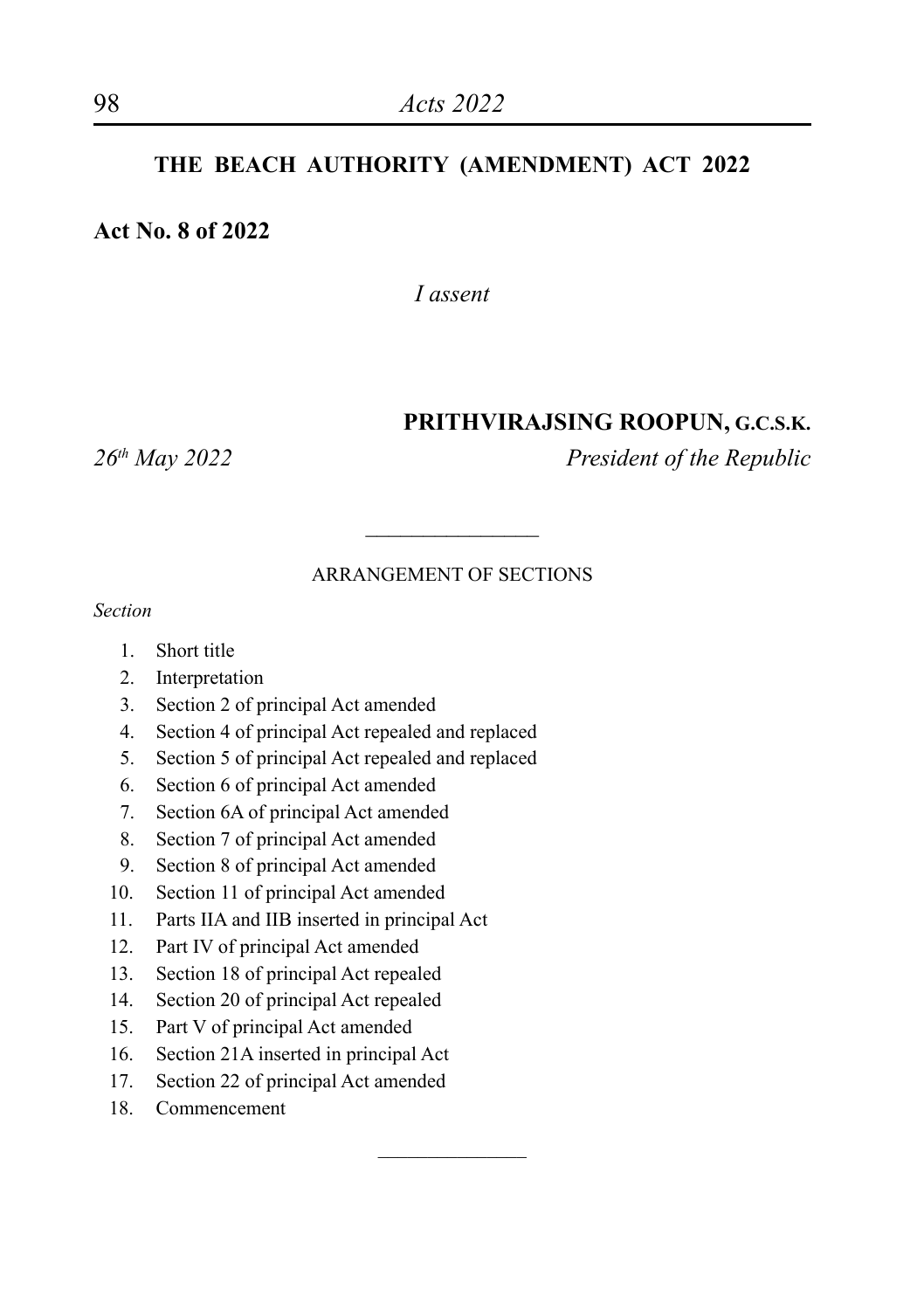# **An Act**

# **To amend the Beach Authority Act so as to broaden the functions and powers of the Beach Authority with regard to the management and control of public beaches within the islands comprised in the Republic of Mauritius**

ENACTED by the Parliament of Mauritius, as follows –

#### **1. Short title**

This Act may be cited as the Beach Authority (Amendment) Act 2022.

### **2. Interpretation**

In this  $Act =$ 

"principal Act" means the Beach Authority Act.

### **3. Section 2 of principal Act amended**

Section 2 of the principal Act is amended –

(a) in the definition of "beach enforcement officer", by repealing paragraph (a) and replacing it by the following paragraph –

(a) means an authorised officer; and

- (b) in the definition of "Minister", by deleting the words "subject of local government" and replacing them by the words "Beach Authority";
- (c) in the definition of "public beach", by repealing paragraph  $(b)$ and replacing it by the following paragraph –
	- (b) includes the space between the high-water mark up to a distance of 100 meters from the low-water mark;
- (d) by inserting, in the appropriate alphabetical order, the following new definitions, the full stop at the end of the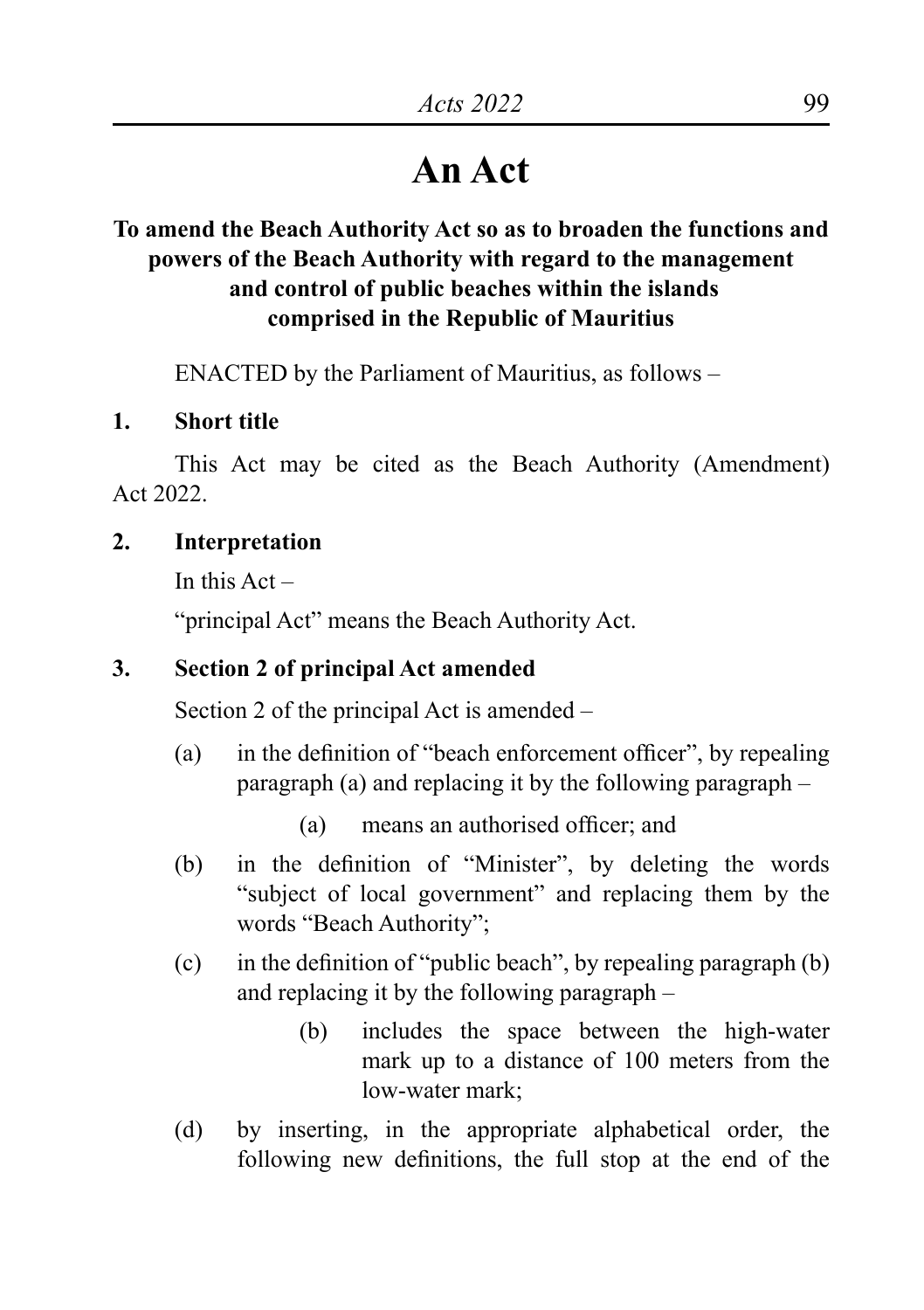definition of "public beach" being deleted and replaced by a semicolon –

"activity" means such activity as may be prescribed;

"authorised officer" means an officer of the Authority authorised as such by the Authority;

"commercial premises" means a building or fixed structure used as a tuckshop, snack, restaurant, foodcourt, café or shop;

"financial institution" has the same meaning as in the Banking Act;

"Ministry" means the Ministry responsible for the Beach Authority;

"tuckshop" means a fixed structure, specifically adapted for trading purposes.

### **4. Section 4 of principal Act repealed and replaced**

Section 4 of the principal Act is repealed and replaced by the following section –

### **4. Object of Authority**

The object of the Authority shall be to ensure proper management and control of public beaches in the Island of Mauritius, Rodrigues, Agaléga, Tromelin, Cargados Carajos and the Chagos Archipelago, including Diégo Garcia, and any other island comprised in the Republic of Mauritius.

# **5. Section 5 of principal Act repealed and replaced**

Section 5 of the principal Act is repealed and replaced by the following section –

### **5. Functions of Authority**

The Authority shall, in respect of the management of public beaches, have such functions as are necessary to further most effectively its object, and in particular, shall –

(a) regulate and monitor activities on public beaches;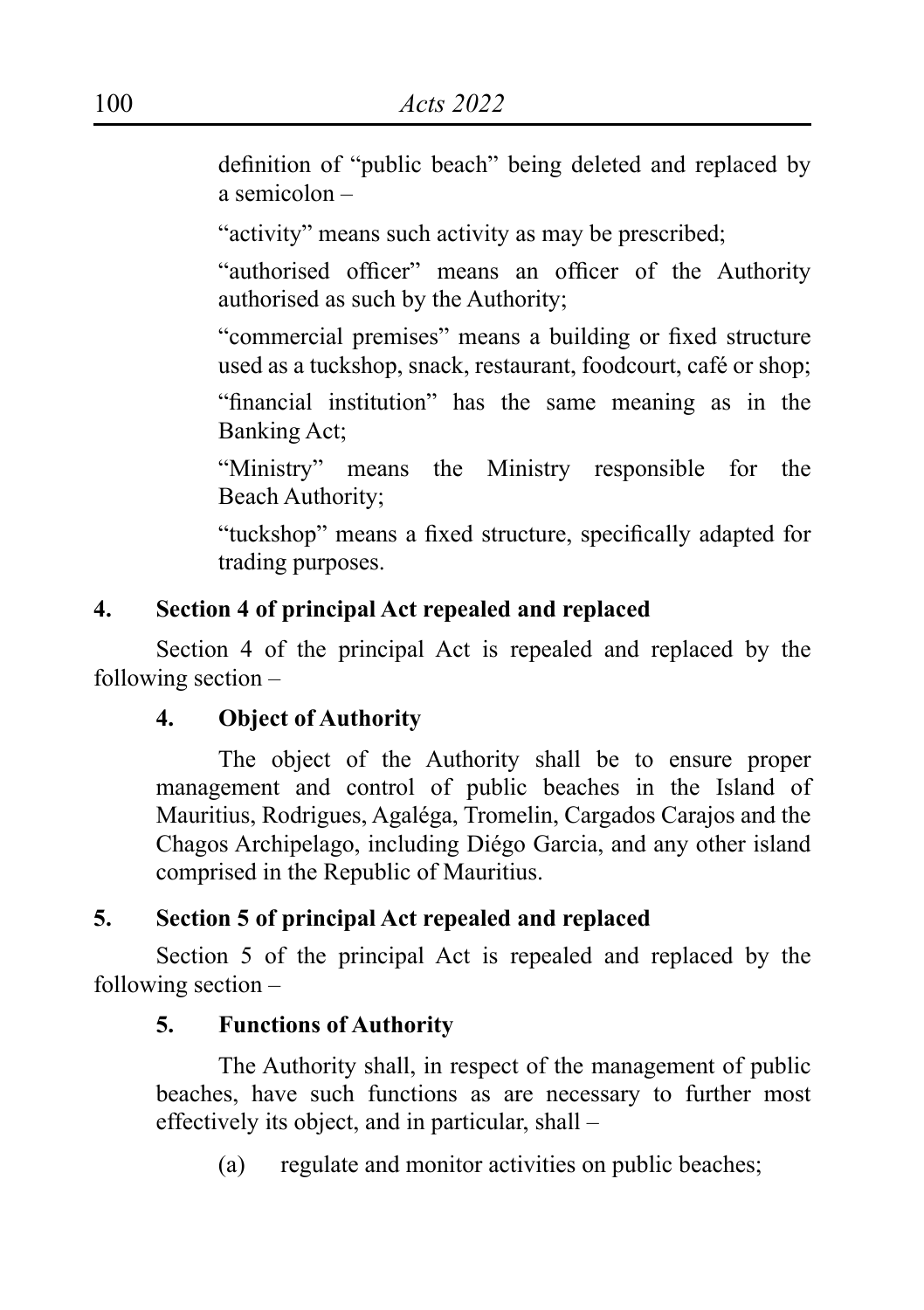- (b) issue beach trader's licence for activities to be undertaken on public beaches;
- (c) ensure the security and safety of users of public beaches;
- (d) prepare and implement beach management plans;
- (e) be responsible for the day to day cleaning of public beaches;
- (f) implement projects relating to  $-$ 
	- (i) the conservation and protection of the environment of public beaches;
	- (ii) the upliftment and landscaping works on public beaches;
	- (iii) infrastructural development, including provision of amenities for the use of public and their maintenance, on public beaches;
	- (iv) provision of leisure facilities on public beaches;
	- $(v)$  the enhancement of the quality of sea water;
	- (vi) the restoration of native vegetation on public beaches; and
	- (vii) replenishment of public beaches;
- (g) set standards and guidelines for beach management so as to enable users of public beaches to derive maximum enjoyment for clean, safe and well-equipped beaches whilst safeguarding the environment;
- (h) advise the Minister on all matters relating to the management and development of public beaches.

#### **6. Section 6 of principal Act amended**

Section 6 of the principal Act is amended –

(a) in subsection (2), by deleting the words "in Mauritius or Rodrigues";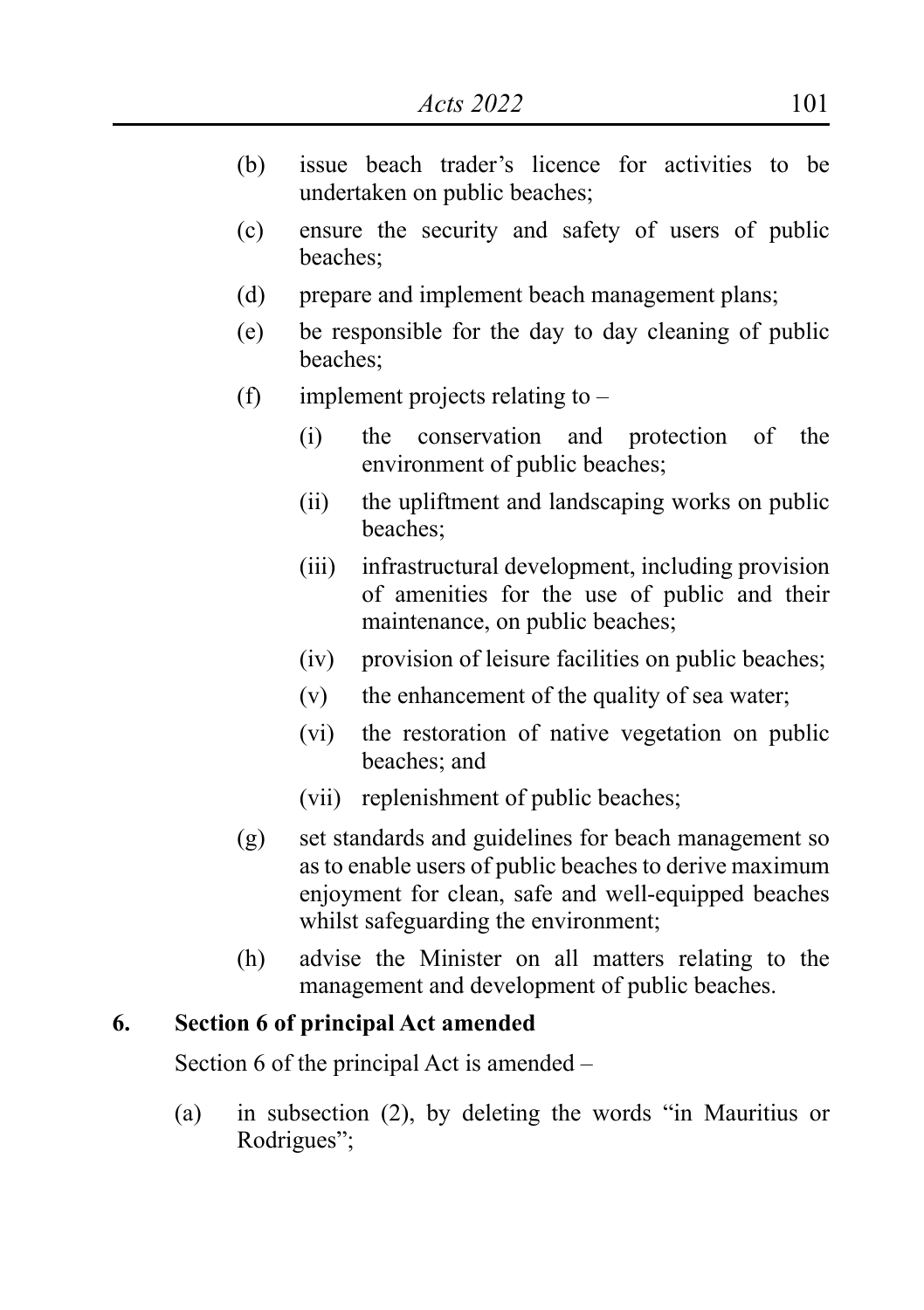- (b) in subsection  $(3)$ , in paragraph  $(b)$ , by deleting the words "in Mauritius or Rodrigues":
- (c) by adding the following new subsection  $-$ 
	- (4) The Authority may, with the approval of the Minister –
		- (a) borrow money and raise loans from a financial institution;
		- (b) construct and lease commercial premises.

### **7. Section 6A of principal Act amended**

Section 6A of the principal Act is amended, in subsection (2), by repealing paragraph (a) and replacing it by the following paragraph –

(a) in the case of an authorised officer;

### **8. Section 7 of principal Act amended**

Section 7 of the principal Act is amended, in subsection  $(1)$  –

- (a) in paragraph (a), by deleting the words "who shall also be the Chairperson of the Authority and";
- (b) by inserting, after paragraph (a), the following new paragraph –

(aa) a representative of the Ministry;

- (c) by repealing paragraph (g) and replacing it by the following paragraph –
	- (g) a representative of the Ministry responsible for the subject of outer islands;
- (d) in paragraph (k), by deleting the words "2 other members" and replacing them by the words "3 other members".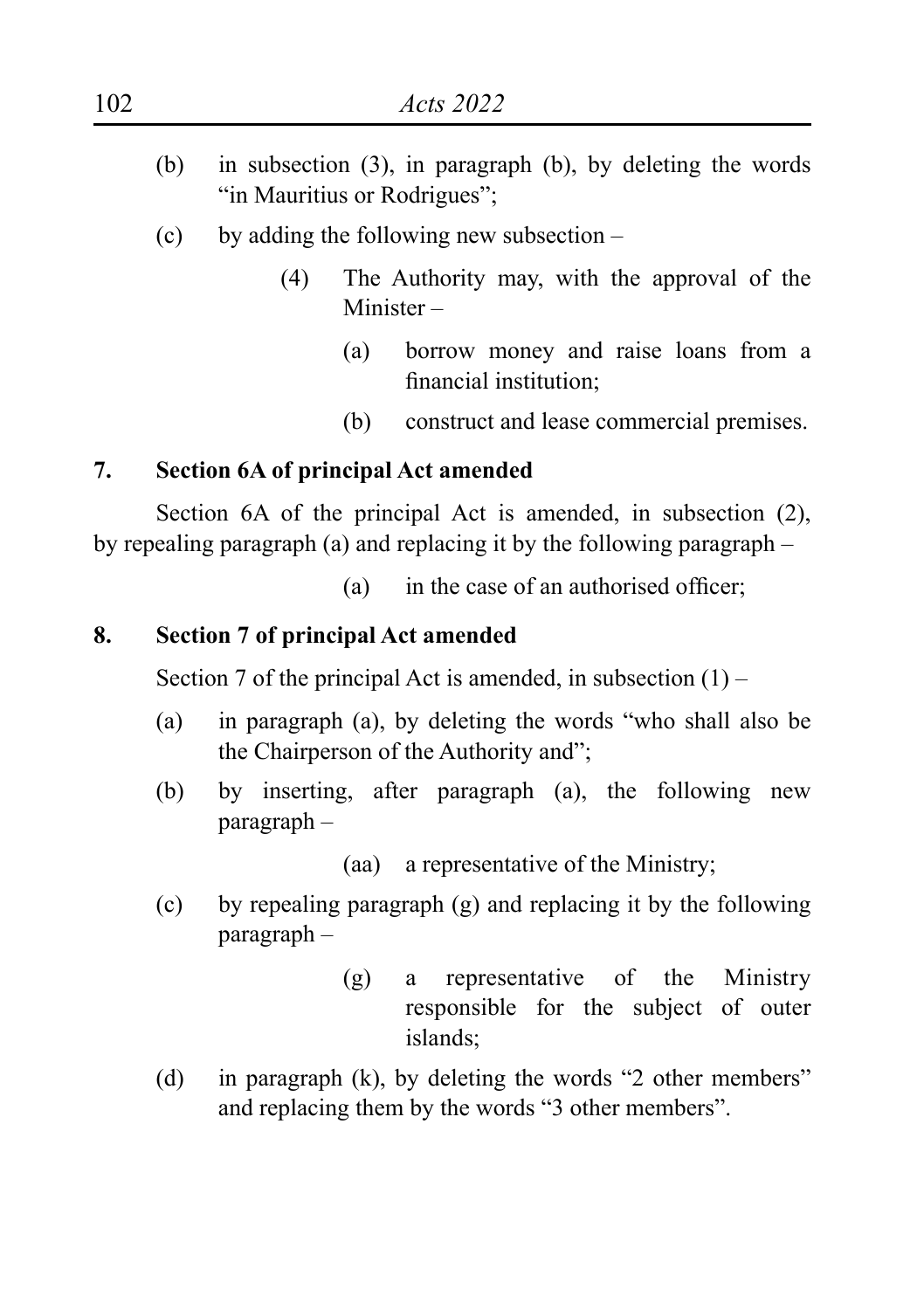### **9. Section 8 of principal Act amended**

Section 8 of the principal Act is amended, in subsection (3), by deleting the words "Seven members" and replacing them by the words "Nine members".

### **10. Section 11 of principal Act amended**

Section 11 of the principal Act is amended –

- (a) by numbering the existing provision as subsection  $(1)$ ;
- (b) in the newly numbered subsection  $(1)$ 
	- $(i)$  by repealing paragraph  $(a)$ ;
	- (ii) in paragraph (b), by deleting the words " $200,000$  rupees" and replacing them by the words "500,000 rupees";
- (c) by adding the following new subsection  $-$

(2) The General Manager may delegate any of his powers to an officer of the Authority.

### **11. Parts IIA and IIB inserted in principal Act**

The principal Act is amended by inserting, after Part II, the following new Parts –

# **PART IIA – REGULATION OF ACTIVITIES ON PUBLIC BEACH**

### **12A. Activities on public beach**

- (1) No person shall
	- (a) carry out an activity on a public beach without the authorisation of the Authority;
	- (b) trade on a public beach without a beach trader's licence;
	- (c) erect a structure or display a sign, or cause to be erected a structure or a sign to be displayed, on any public beach without the authorisation of the Authority.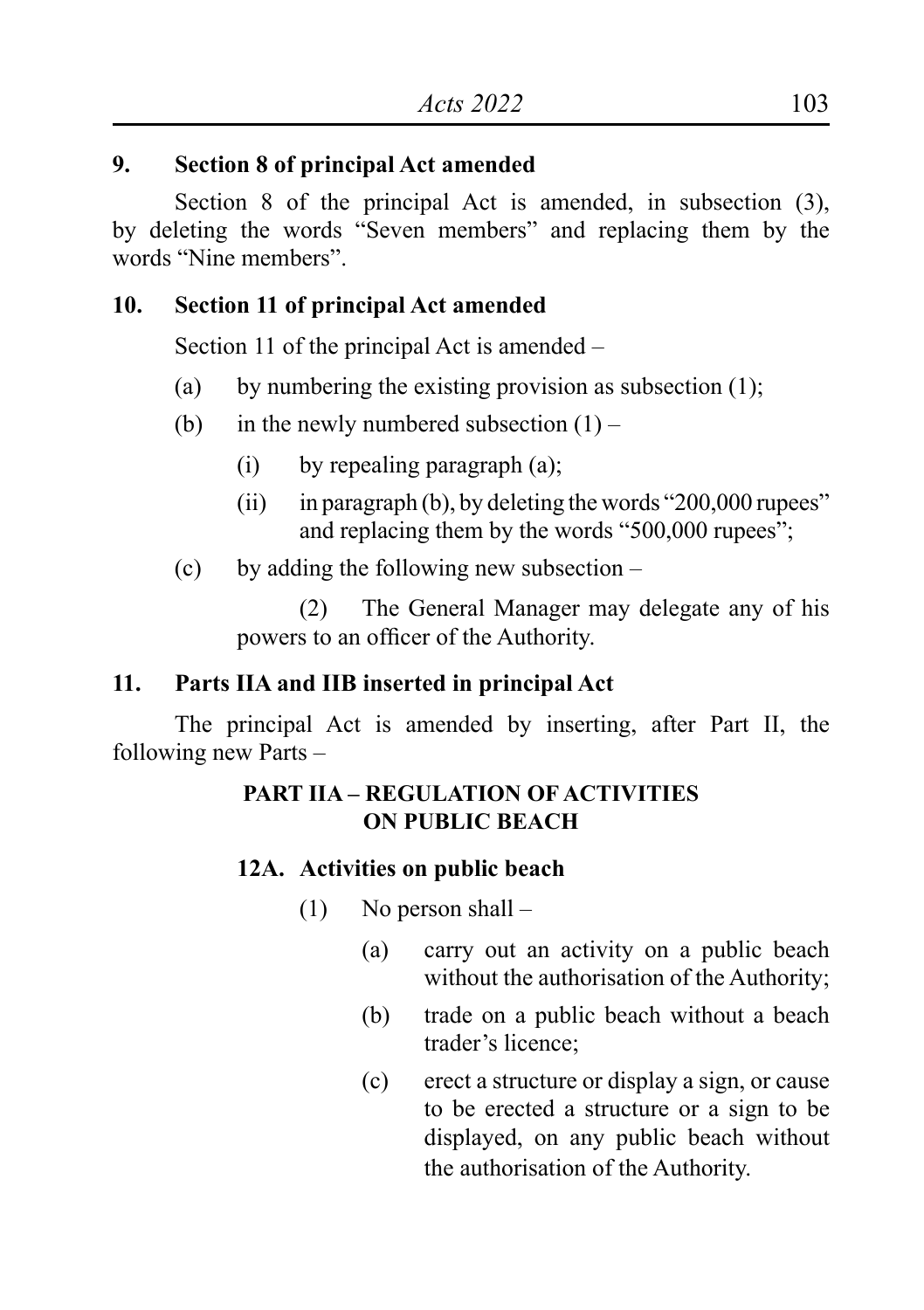(2) Notwithstanding subsection (1), the Authority may, to ensure the security and safety of users of public beaches, prohibit the carrying out of an activity, or the erection of a structure or display of a sign, on a public beach.

(3) An application for an authorisation or a beach trader's licence under subsection (1) shall be made in such form and manner as may be prescribed.

(4) The Authority may grant or reject an application.

(5) Any person who contravenes subsection (1) shall commit an offence and shall, on conviction, be liable to pay a fine not exceeding 100,000 rupees and to imprisonment for a term not exceeding 2 years.

#### **PART IIB – ENFORCEMENT POWERS OF AUTHORITY**

#### **12B. Fixed Penalty Notice**

(1) Where a person commits a prescribed offence, an authorised officer or police officer who detects the offence shall –

- (a) immediately serve a Fixed Penalty Notice (FPN) on that person calling upon him to pay, not later than 28 days after the date of the offence, the prescribed fine to the appropriate District Court;
- (b) where that person refuses the FPN under paragraph (a), serve, not later than 10 days after the date of the offence, the FPN by sending it by registered post to that person's usual or last known place of residence or business address, calling upon him to pay, not later than 28 days after service of the notice, the prescribed fine to the appropriate District Court.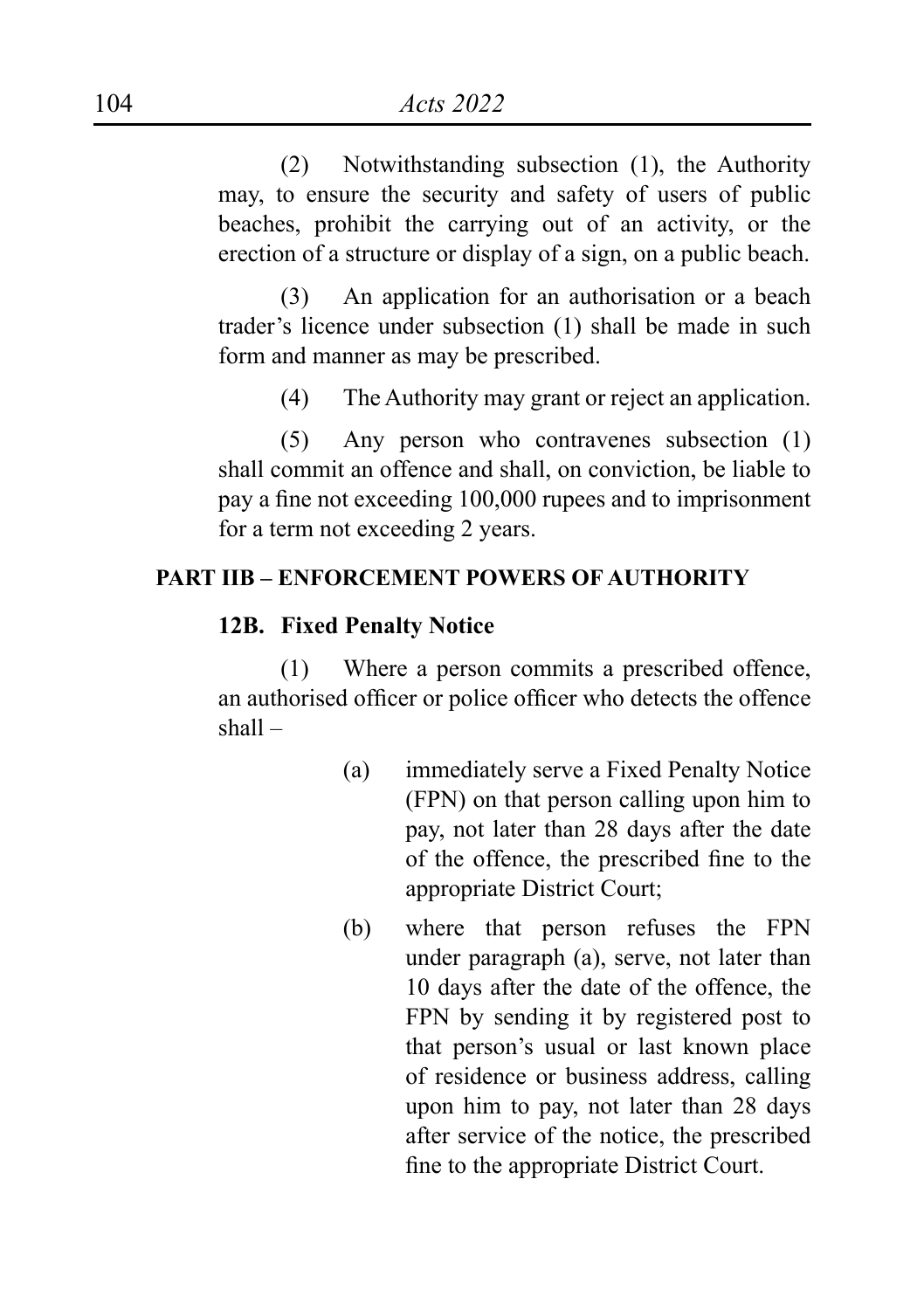- (2) The FPN shall be  $-$ 
	- (a) in such form as may be prescribed; and
	- (b) drawn up in quadruplicate.

(3) The authorised officer or police officer who detects the offence shall –

- (a) serve or cause to be served the original of the FPN on the offender;
- (b) forward one copy of the FPN to the Commissioner of Police;
- (c) forward one copy of the FPN to the appropriate District Court; and
- (d) retain the fourth copy of the FPN.

#### **12C. Payment of fixed penalty**

 $(1)$  A person who is served with an FPN pursuant to section 12B shall, not later than 28 days after service of the notice –

- (a) attend the appropriate District Court specified in the FPN;
- (b) produce
	- $(i)$  the FPN;
	- (ii) his National Identity Card; and
- (c) pay the fine specified in the FPN.

(2) On receipt of payment made under subsection (1), the District Court Officer shall fill in the relevant part of the FPN and, not later than 14 days after the date of payment, return the FPN to the authorised officer or police officer, as the case may be.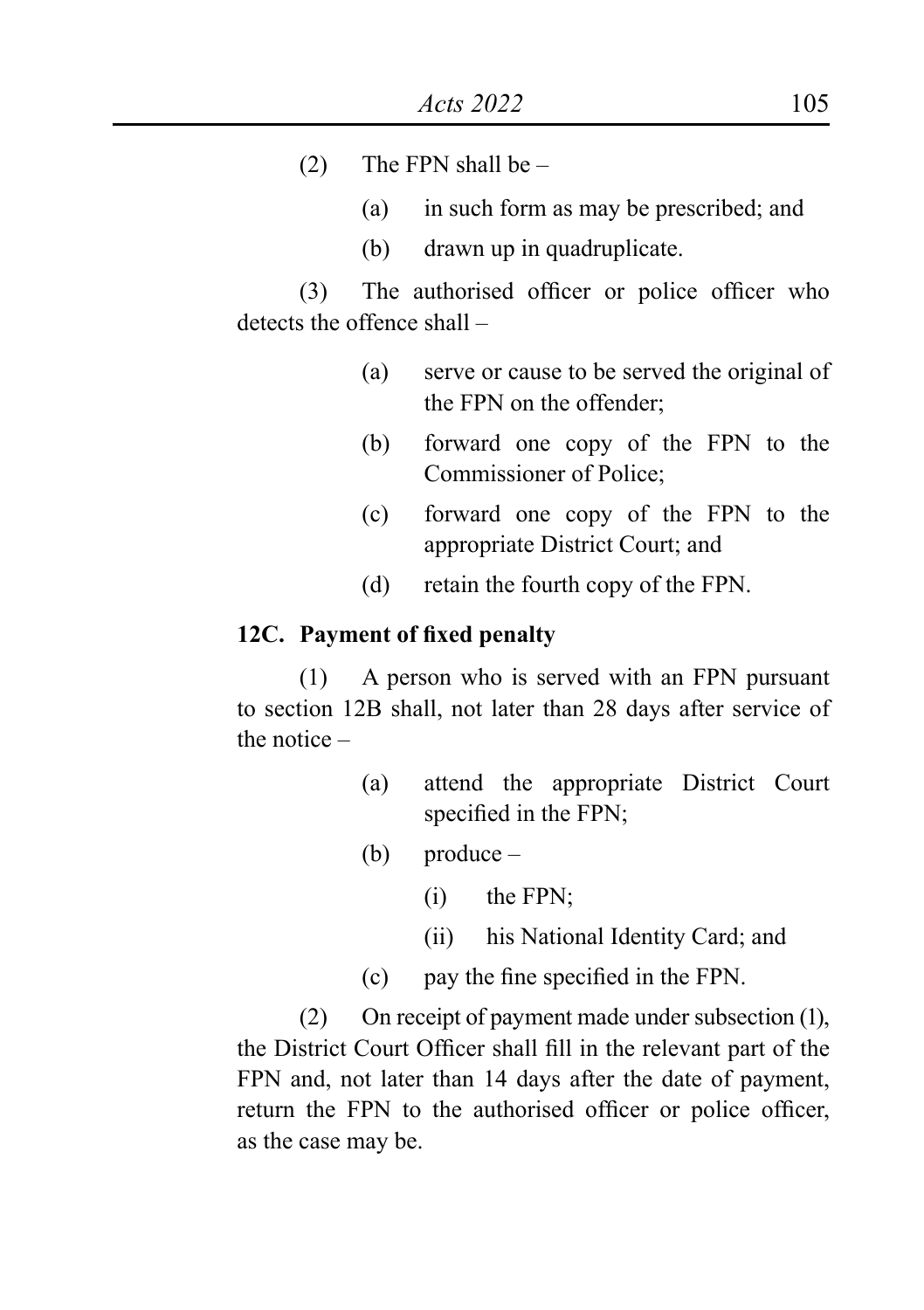#### **12D. Non-payment of fixed penalty**

Where a person who has been served with an FPN under section 12B fails to pay the appropriate fine within the time limit specified in the FPN and criminal proceedings are instituted against him for the offence in respect of which he was served with the FPN, he shall, notwithstanding this Act or any other enactment, be liable, on conviction, to a fine which shall not be less than twice the fixed penalty in respect of that offence.

#### **12E. Notice of contravention**

- $(1)$  Where
	- (a) the Authority has reason to believe that any provision of this Act or regulations made under this Act has been, is being or is likely to be, contravened;
	- (b) any eyesore or littering is detected on any public beach,

an authorised officer may serve a notice on that person requiring him to ensure, within such time as may be specified in the notice, that such contravention does not occur or continue, as the case may be.

- (2) Any notice served pursuant to subsection  $(1)$ 
	- (a) shall indicate the provision of this Act or the regulations that is likely to be, or is being, contravened;
	- (b) shall be in such form as may be prescribed; and
	- (c) shall not preclude any prosecution for any offence.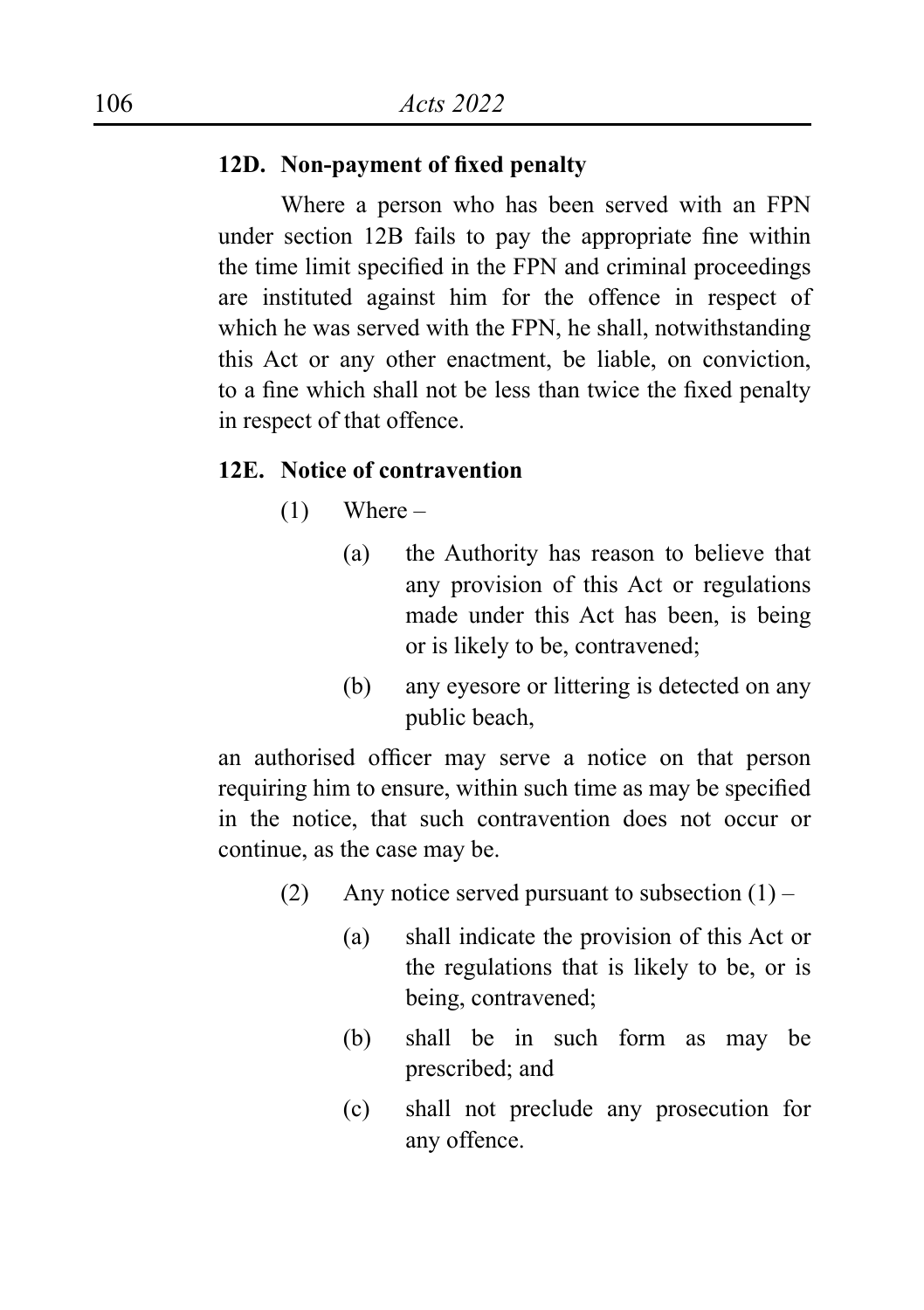(3) Any person who fails to comply with any notice served under subsection (1) shall commit an offence and shall, on conviction, be liable to pay a fine not exceeding 100,000 rupees and to imprisonment for a term not exceeding 2 years.

### **12F. Stop order**

(1) Where a person carries on an activity, or erects a structure or displays a sign, without the relevant authorisation granted, or licence issued, under this Act, an authorised officer may cause to be served, on that person, or any person responsible for the giving of instructions for the carrying out of such activity, or the erection of such structure or display of such sign, a stop order prohibiting the activity, erection or display.

(2) A stop order shall be in such form as may be prescribed.

(3) Any person who fails to comply with a stop order issued under subsection (1) shall commit an offence and shall, on conviction, be liable to pay a fine not exceeding 100,000 rupees and to imprisonment for a term not exceeding 2 years.

### **12G. Pulling down notice**

(1) Where a person erects a structure or displays a sign without an authorisation under this Act, an authorised officer shall serve on that person a pulling down notice ordering the pulling down of the structure or sign.

- $(2)$  A pulling down notice shall, inter alia
	- (a) specify the conditions that have not been complied with;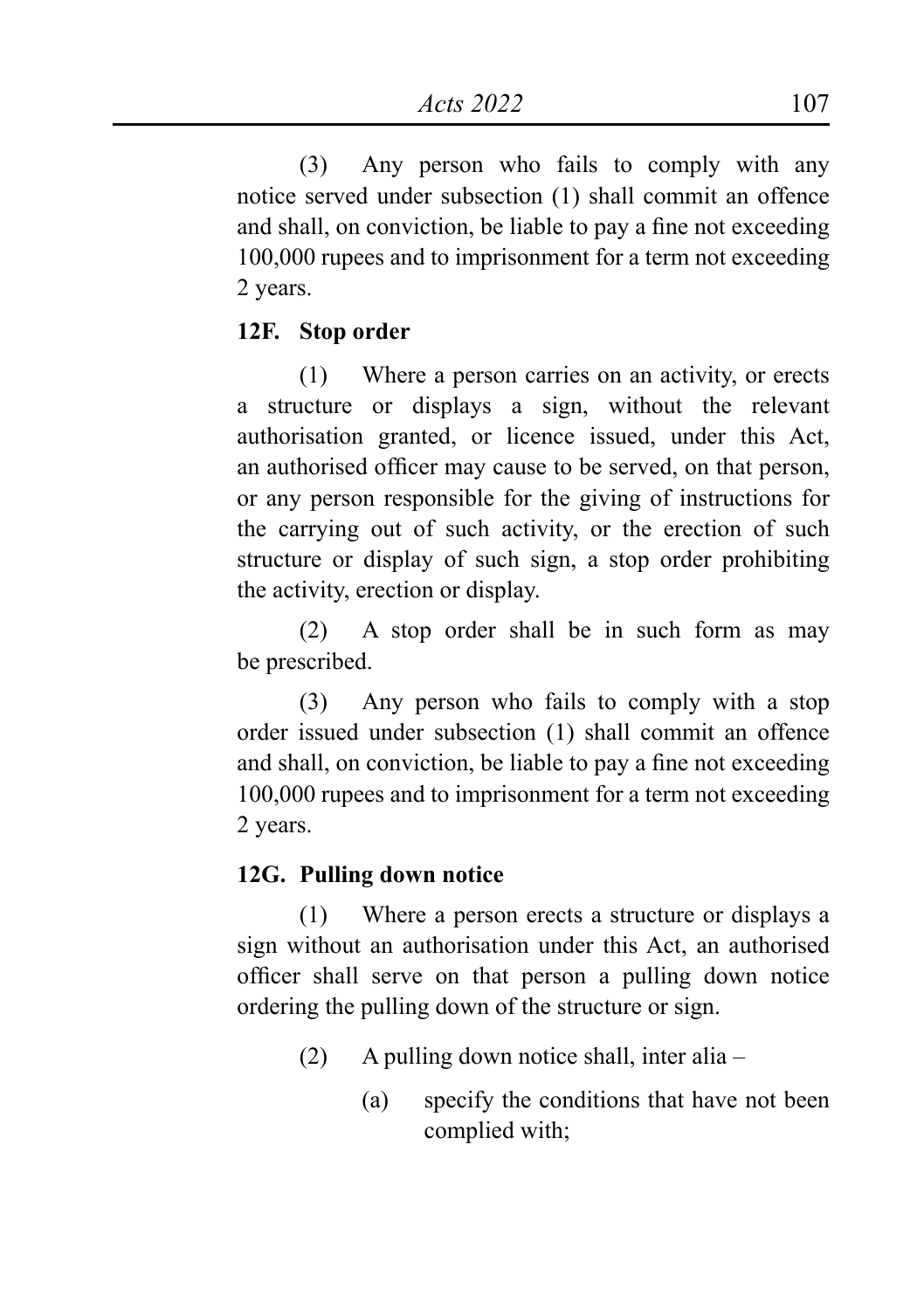- (b) specify the period, not exceeding 30 days, within which the structure or sign shall be pulled down; and
- (c) be in such form as may be prescribed.

(3) Where a pulling down notice has been served on a person, that person shall not proceed with erection of the structure or display of the sign referred to in the notice.

(4) No person shall be prosecuted for erecting a structure or displaying a sign without an authorisation under this Act so long as the delay granted in the pulling down notice has not lapsed.

 $(5)$  Where a person fails to comply with a pulling down notice, the Authority shall, notwithstanding any other enactment, pull down the structure or sign.

 $(6)$  Any person who fails to comply with a pulling down notice issued under subsection (1) shall commit an offence and shall, on conviction, be liable to pay a fine not exceeding 100,000 rupees and to imprisonment for a term not exceeding 2 years.

### **12H. Powers of entry**

(1) A beach enforcement officer may, at any time, enter any commercial premises or any other structure found on a public beach for the purpose of determining whether any provision of this Act or regulations made under this Act is being complied with.

(2) A beach enforcement officer may, on entering any commercial premises or any other structure found on a public beach –

- (a) require the owner or occupier to produce any record or document;
- (b) examine any such record or document, and take copies or extracts therefrom;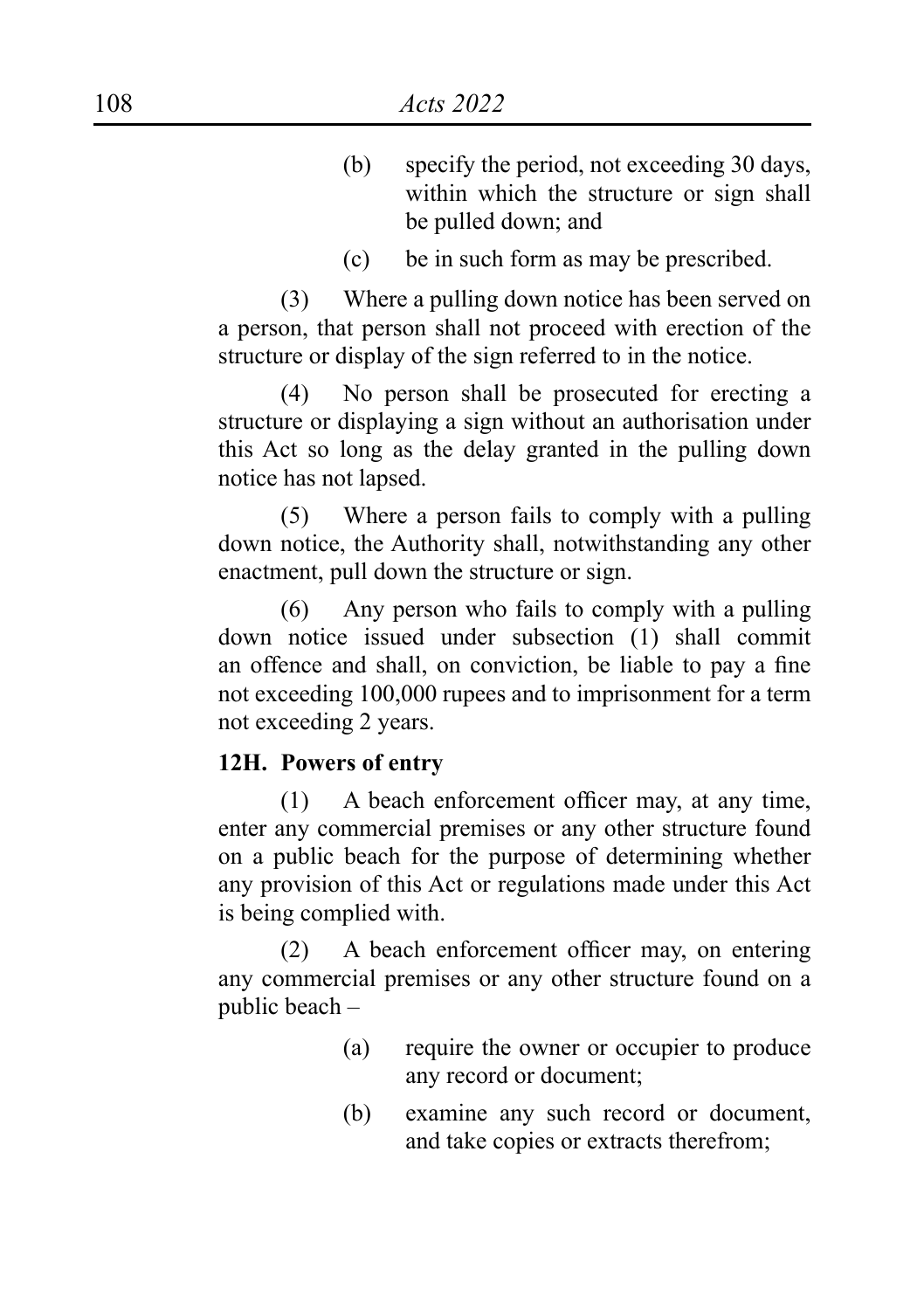- (c) make any plan, take any photograph and carry out any inspection;
- (d) secure any record, document or any other object reasonably required for the enquiry purposes or for the prevention of a contravention;
- (e) require the owner or occupier, or any person employed by him, or any other person on the premises, to give to the officer all reasonable assistance and to answer all reasonable questions either orally or in writing.

(3) For the purpose of carrying out his duties under this section, the beach enforcement officer may bring with him any person or equipment he considers necessary.

### **12J. Police assistance**

The Police shall, in the exercise of the powers conferred upon it by the Police Act, intervene promptly to assist the Authority in the execution of all powers conferred upon the Authority under this Act.

### **12. Part IV of principal Act amended**

Part IV of the principal Act is amended by deleting the heading and replacing it by the following heading –

### **PART IV – MISCELLANEOUS**

### **13. Section 18 of principal Act repealed**

Section 18 of the principal Act is repealed.

### **14. Section 20 of principal Act repealed**

Section 20 of the principal Act is repealed.

### **15. Part V of principal Act amended**

Part V of the principal Act is amended by repealing the heading.